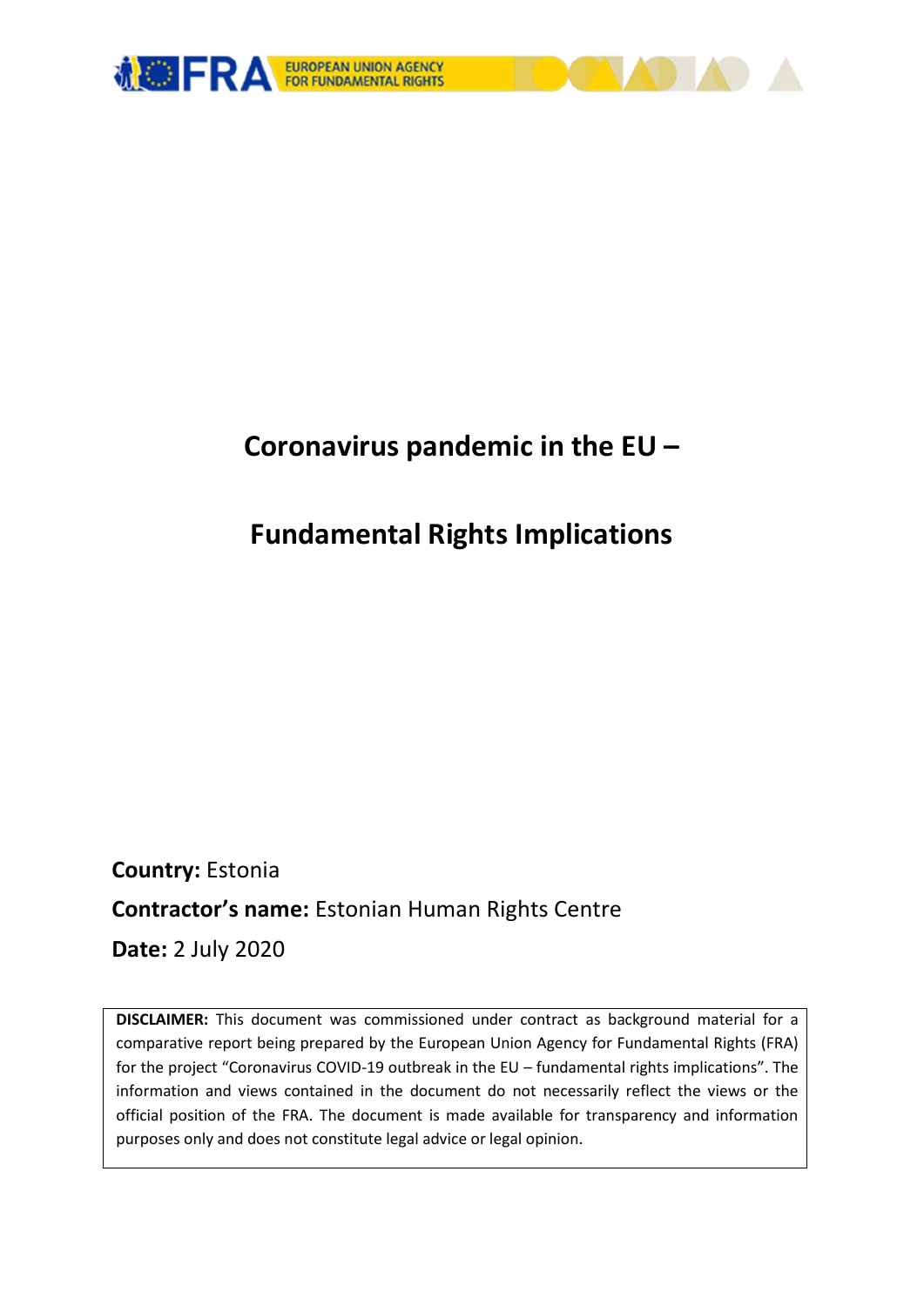# **1 Measures taken by government/public authorities**

# **1.1 Emergency laws/states of emergency**

*Provide information on emergency laws/declarations of states of emergency, including actions taken by police to enforce them and court rulings concerning the legality of such measures. Please include in particular information on developments relating to the protection of the right of association/demonstration; for example, with respect to the public gatherings that took place concerning the death of George Floyd, or other such events.*

In **Estonia**, the emergency situation ended on 18 May 2020. At first, the main restrictions were reestablished by government orders, but as of 1 June 2020, the government eased the restrictions regarding travel, public events, sports and education.<sup>1</sup> Public gatherings are allowed with up to 100 people, in a dispersed manner. To include a larger amount of participants, it is allowed to organise car-based gatherings, as was done for a Black Lives Matter rally on 10 June 2020.<sup>2</sup> There are no reports of unauthorised public protests violating the restrictions.

# **1.2 Measures affecting the general population**

#### **1.2.1 Social distancing**

*Focus on:* 

- *Lifting of stay at home restrictions, and measures/rules for general physical distancing when in public or at home.*
- *Enforcement and penalties.*

In **Estonia**, stay at home orders are still imposed on persons diagnosed with the coronavirus, as well as persons living or permanently staying in the same residence with them. The same rules apply as previously – infected persons are prohibited from leaving their place of residence, except on the instructions of a health professional or a police officer, or in case of an emergency. The household members of the diagnosed person may leave in more cases (e.g. to obtain essentials), if they follow the general social distancing rules. $3$ 

The government continued the impose a quarantine requirement of 14 days on people entering Estonia from specific countries where the number of COVID-19 cases per 100,000 inhabitants exceeded 15 cases in the last 14 days. Persons coming from countres with a smaller number of COVID-19 cases are not required to quarantine. The Ministry of Foreign Affairs updates the relevant statistics on its website once a week.<sup>4</sup>

<sup>1</sup> <sup>1</sup> Estonia, Government of the Republic (*Vabariigi valitsus*) (2020), '[Valitsus leevendas COVID-19 seotud](https://www.kriis.ee/et/uudised/valitsus-leevendas-covid-19-seotud-piiranguid)  [piiranguid](https://www.kriis.ee/et/uudised/valitsus-leevendas-covid-19-seotud-piiranguid)', 28 May 2020.

<sup>2</sup> ERR (2020), '[Black Lives Matter support rally takes place in Tallinn](https://news.err.ee/1100437/gallery-black-lives-matter-support-rally-takes-place-in-tallinn)', 10 June 2020.

<sup>3</sup> Estonia, Government of the Republic (*Vabariigi Valitsus*)[, Imposition of quarantine on persons diagnosed with](https://www.riigiteataja.ee/en/eli/ee/VV/k/517052020017/consolide)  [the COVID-19 disease caused by the coronavirus SARS-CoV-2 and on persons living with or permanently](https://www.riigiteataja.ee/en/eli/ee/VV/k/517052020017/consolide)  [staying in the same place of residence as](https://www.riigiteataja.ee/en/eli/ee/VV/k/517052020017/consolide) them (*[Karantiini kehtestamine koroonaviirusest SARS-CoV-2](https://www.riigiteataja.ee/akt/317052020003)  [põhjustatud COVID-19 haiguse diagnoosiga isikutele ja nende isikutega koos elavatele või samas elukohas](https://www.riigiteataja.ee/akt/317052020003)  [püsivalt viibivatele isikutele](https://www.riigiteataja.ee/akt/317052020003)*), 16 May 2020.

<sup>4</sup> Estonia, Government of the Republic (*Vabariigi Valitsus*)[, Restrictions on the freedom of movement and on](https://www.riigiteataja.ee/en/eli/519062020001/consolide)  [holding public meetings and public events as necessary for preventing the spread of the COVID-19 disease](https://www.riigiteataja.ee/en/eli/519062020001/consolide)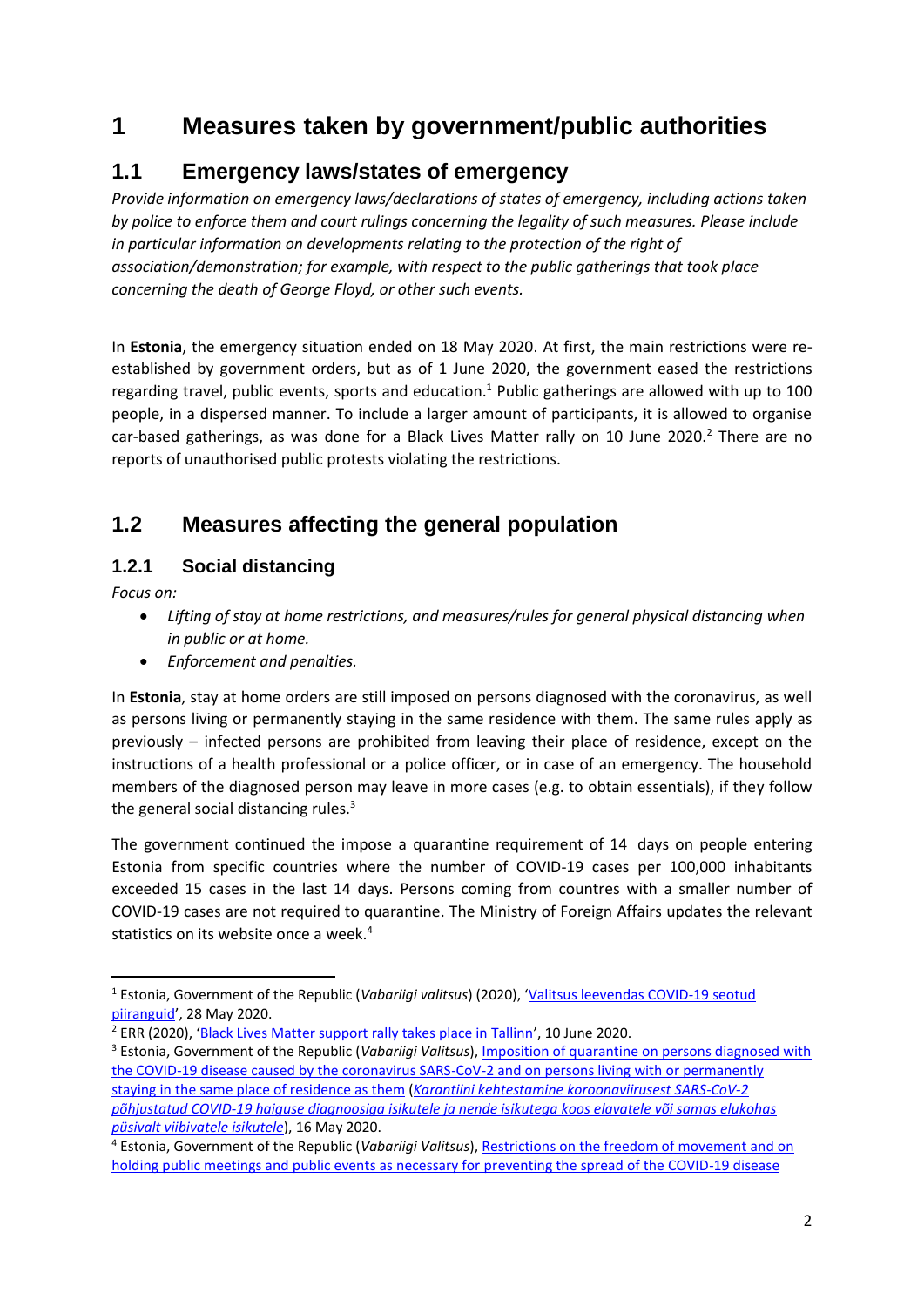On 19 June 2020, the government decided to replace the "2+2" social distancing rule with a requirement for people to "disperse". This means that safe distance should be maintained in public spaces, such as stores, service points, entertainment establishments and educational institutions, as well as public events, public meetings and religious services, but the distance does not have to be strictly 2 metres as before.<sup>5</sup>

Public meetings are allowed if the organiser ensures the scattering of people. In case of indoor meetings, the venue is allowed to be filled up to 50% of its attendance capacity, and the allowed number of attendees is up to 100 people for both indoor and outdoor meetings.<sup>6</sup> However, it is allowed to exceed this number of participants if the event is car-based, as was done for a Black Lives Matter solidarity rally which took place in Tallinn on 10 June 2020.<sup>7</sup> Approximately 500 people attended the rally altogether, the event was coordinated with the Police and Border Guard Board (*Politsei- ja Piirivalveamet*) and no problems were reported. 8

Nightclubs, hookah bars and adult entertainment clubs remain closed until 1 July 2020.<sup>9</sup> As of 16 June 2020, the Health Board (*Terviseamet*) had received nine complaints about nightclubs violating the ban. The head of the Western Region of the Health Board confirmed that violations took place all over Estonia. Initially the Health Board officials talked to the owners and explained the requirements, but proceedings were initiated against some repeating violators.<sup>10</sup> There are no other reports of punishments for violating the current rules and restrictions related to COVID-19.

#### **1.2.2 Education**

*Focus on:*

**.** 

- *Steps to reopen educational institutions (schools, third level and kindergartens). Include any specific measures aimed at children from socioeconomically disadvantaged backgrounds.*
- *Measures to protect students and staff as they return to educational institutions (e.g. related to physical distancing, shift patterns, health and hygiene, etc.).*

In **Estonia**, as of 1 June 2020, basic schools, upper secondary schools, vocational educational institutions and institutions of higher education are allowed to operate in accordance with the general social distancing requirements – it is allowed to gather in a dispersed manner with up to 100 people. As of 12 June 2020, the activities of youth camps and student work camps are allowed with

(*[COVID-19 haiguse leviku tõkestamiseks vajalikud liikumisvabaduse ning avalike koosolekute pidamise ja](https://www.riigiteataja.ee/akt/319062020007)* 

*[avalike ürituste korraldamise piirangud](https://www.riigiteataja.ee/akt/319062020007)*), 16 May 2020 (latest amendment in force as of 19 June 2020). <sup>5</sup> Estonia, Government of the Republic (*Vabariigi valitsus*) (2020), '[Government: The 2+2 rule is changing](https://www.kriis.ee/en/news/government-22-rule-changing)', 19 June 2020.

<sup>6</sup> Estonia, Government of the Republic (*Vabariigi Valitsus*)[, Restrictions on the freedom of movement and on](https://www.riigiteataja.ee/en/eli/519062020001/consolide)  [holding public meetings and public events as necessary for preventing the spread of the COVID-19 disease](https://www.riigiteataja.ee/en/eli/519062020001/consolide) (*[COVID-19 haiguse leviku tõkestamiseks vajalikud liikumisvabaduse ning avalike koosolekute pidamise ja](https://www.riigiteataja.ee/akt/319062020007)  [avalike ürituste korraldamise piirangud](https://www.riigiteataja.ee/akt/319062020007)*), 16 May 2020 (latest amendment in force as of 19 June 2020). <sup>7</sup> ERR (2020), '[Black Lives Matter support rally takes place in Tallinn](https://news.err.ee/1100437/gallery-black-lives-matter-support-rally-takes-place-in-tallinn)', 10 June 2020.

<sup>&</sup>lt;sup>8</sup> Estonian World (2020), ['Half a thousand people turn up for a "Black Lives Matter" rally in Tallinn',](https://estonianworld.com/life/half-a-thousand-people-turn-up-for-a-black-lives-matter-rally-in-tallinn/) 11 June 2020.

<sup>&</sup>lt;sup>9</sup> Estonia, Government of the Republic (*Vabariigi Valitsus*), Restrictions on the freedom of movement and on [holding public meetings and public events as necessary for preventing the spread of the COVID-19 disease](https://www.riigiteataja.ee/en/eli/519062020001/consolide) (*[COVID-19 haiguse leviku tõkestamiseks vajalikud liikumisvabaduse ning avalike koosolekute pidamise ja](https://www.riigiteataja.ee/akt/319062020007)  [avalike ürituste korraldamise piirangud](https://www.riigiteataja.ee/akt/319062020007)*), 16 May 2020 (latest amendment in force as of 19 June 2020). <sup>10</sup> ERR (2020), '[Terviseamet võttis keeldu eiranud ööklubid pihtide vahele](https://menu.err.ee/1102520/terviseamet-vottis-keeldu-eiranud-ooklubid-pihtide-vahele)', 16 June 2020.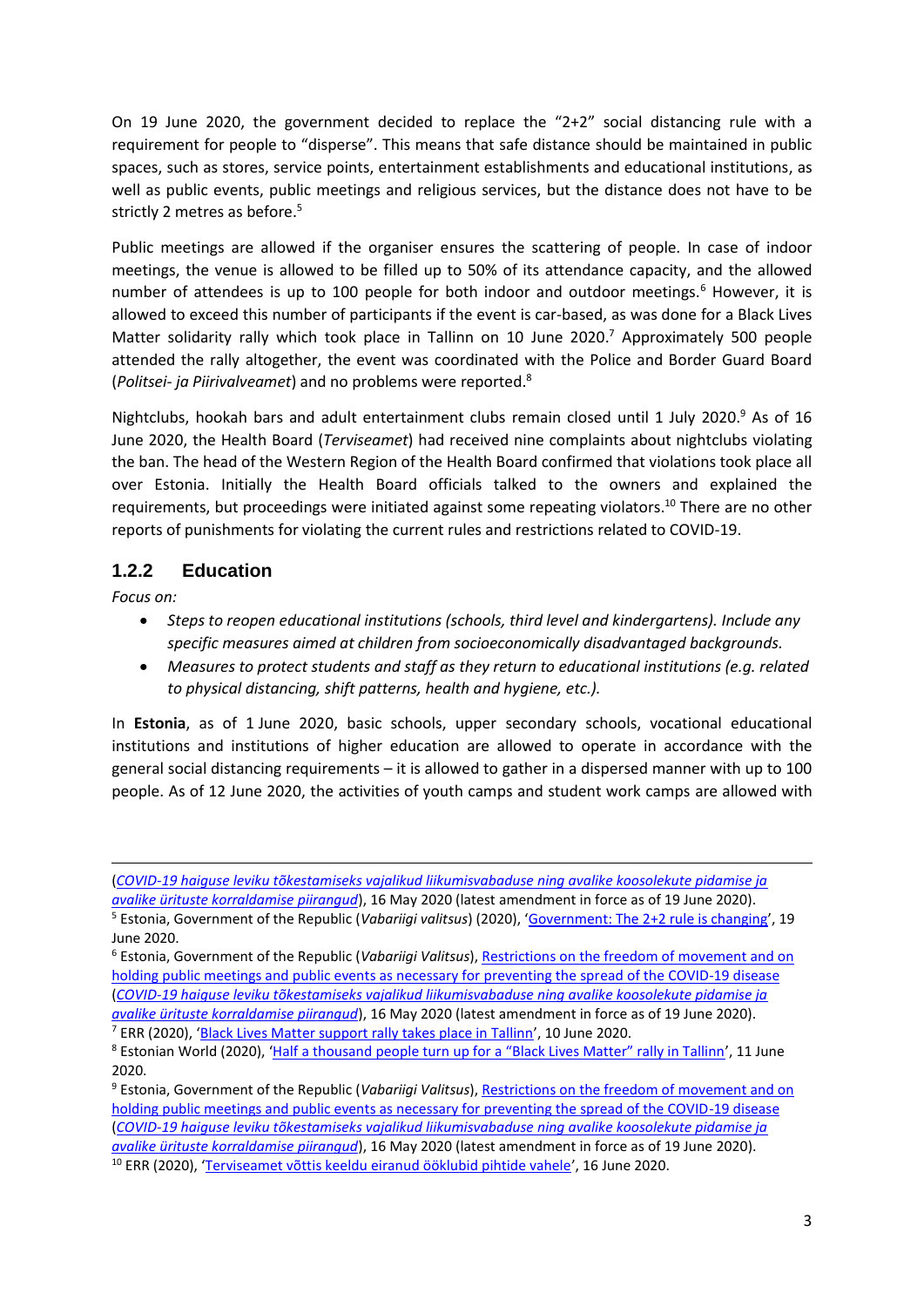up to 300 participants if there are up to 20 persons in one group, the scattering of people is ensured, and the organiser ensures the availability of disinfectants.<sup>11</sup>

#### **1.2.3 Work**

*Focus on:* 

- *Steps for specific sectors/the general population to return to work and measures to protect employees in the workplace (physical distancing, health and hygiene, shift patterns, etc.). Please include any specific measures aimed at people in precarious work.*
- *Ending of furlough/short-time work programmes for specific sectors/the general population.*

In **Estonia**, there are no new or remaining measures related to working. Each employer is responsible for ensuring the scattering of employees as much as possible, and following the government's recommendations related to hygiene.<sup>12</sup>

The wage compensation scheme of the Unemployment Insurance Fund (*Töötukassa*) for employees of companies in difficulties due to the pandemic is still ongoing until the end of June 2020.<sup>13</sup>

### **1.2.4 Access to justice**

*Focus on:* 

- *Steps to lift restrictions previously imposed on court proceedings and any strategies to deal with case backlog or increased litigation due to COVID-19 measures (e.g. criteria to prioritise certain types of cases/disputes).*
- *Continued use of remote hearings and videoconferences within court proceedings despite the lifting of restrictions* (*e.g. for which proceedings*)*.*

In **Estonia**, there are no changes in the work of courts. After the emergency situation ended on 18 May 2020, the courts started holding more hearings in the courtroom, instead of preferring videoconference solutions or written procedures. However, the judge decides the number of people in the courtroom, and it is recommended for the participants to wear masks. If a party to the proceedings becomes ill, they must report it and it will be up to the judge to decide how to proceed. All hearings continue to be public, but journalists are asked to inform the court at least one working day in advance if they wish to attend a hearing.<sup>14</sup>

### **1.2.5 Freedom of movement**

*Focus on:* 

**.** 

 *Steps to repen borders/lift restrictions on freedom of movement to and within the EU, including rules or restrictions applying to certain categories of people (e.g. citizens; 'essential* 

<sup>11</sup> Estonia, Government of the Republic (*Vabariigi Valitsus*), [Restrictions on the freedom of movement and on](https://www.riigiteataja.ee/en/eli/519062020001/consolide)  [holding public meetings and public events as necessary for preventing the spread of the COVID-19 disease](https://www.riigiteataja.ee/en/eli/519062020001/consolide) (*[COVID-19 haiguse leviku tõkestamiseks vajalikud liikumisvabaduse ning avalike koosolekute pidamise ja](https://www.riigiteataja.ee/akt/319062020007)  [avalike ürituste korraldamise piirangud](https://www.riigiteataja.ee/akt/319062020007)*), 16 May 2020 (latest amendment in force as of 19 June 2020).

<sup>12</sup> Estonia, Government of the Republic (*Vabariigi Valitsus*), [Töötamine, lähetused, tulu deklareerimine.](https://kkk.kriis.ee/et/kkk/tootamine-eestis-valismaalaste-tootamine/tootamine-lahetused-tulu-deklareerimine)

<sup>13</sup> ERR (2020), ['Valitsus pikendas töötasu hüvitist ka juunikuuks'](https://www.err.ee/1093104/valitsus-pikendas-tootasu-huvitist-ka-juunikuuks), 21 May 2020.

<sup>&</sup>lt;sup>14</sup> Estonian Court (*Eesti Kohtud*)[, Kohtute töö pärast eriolukorra lõppu.](https://www.kohus.ee/et/kohtumenetlus/kohtute-too-parast-eriolukorra-loppu)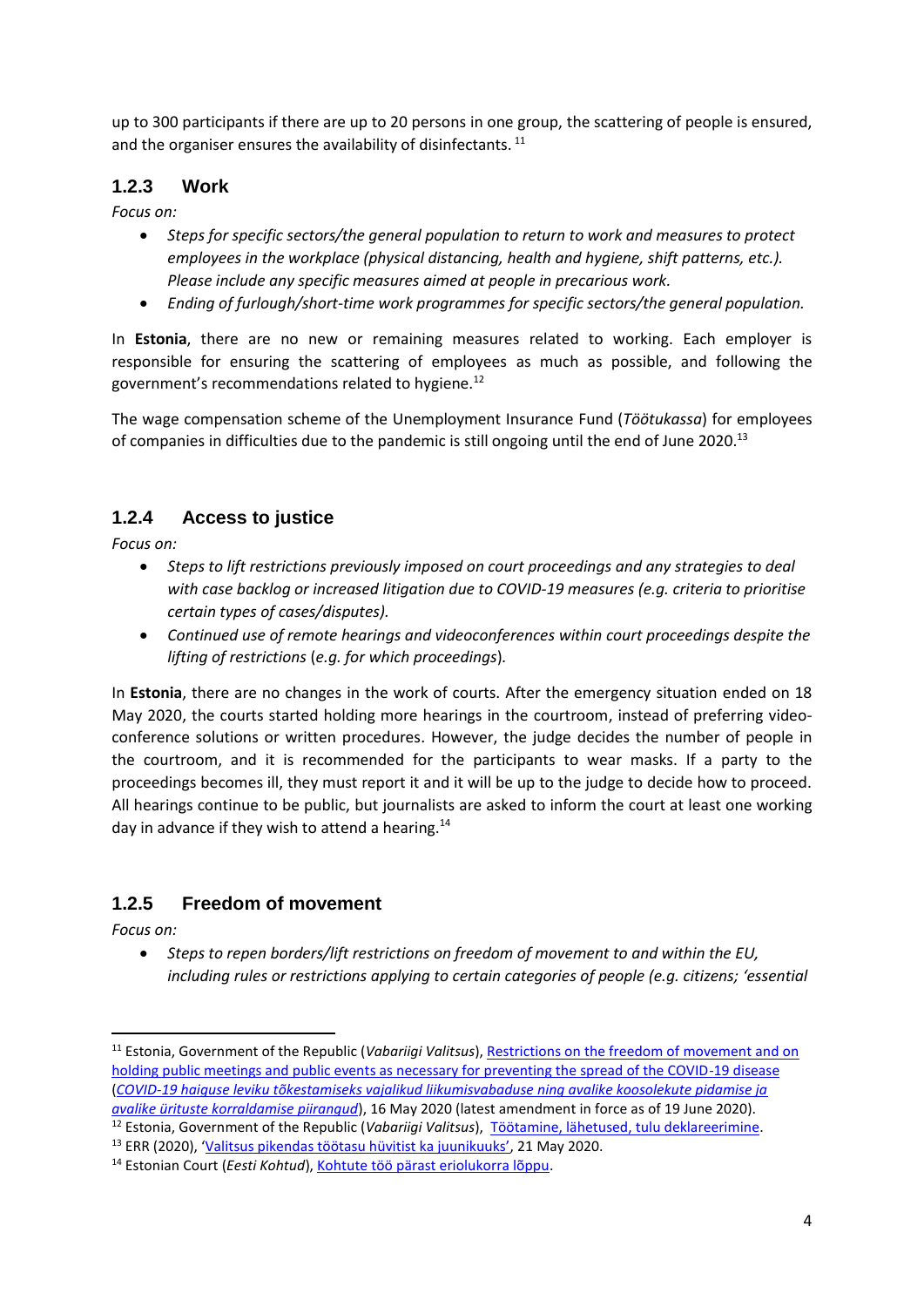*workers'). Please mention what requirements are in place for various categories of people to enter country (e.g. negative COVID-19 test result and/or obligation to self-isolate etc).* 

 *Changes to asylum application procedures (*e.*g. lifting of temporary suspensions or restrictions on procedures) or available statistics on numbers of asylum applications (e.g. being much lower than for same period in previous years due to travel restrictions).*

In **Estonia**, entering the country is restricted for third-country nationals until 6 July 2020.<sup>15</sup> As of 1 June 2020, people arriving from a Member State of the European Union, the Schengen Area, or the United Kingdom are allowed to cross the Estonian state border if they have no symptoms of COVID-19 and have stayed in those countries for the last 14 days. If the person arrives from a country where the number of COVID-19 cases per 100,000 inhabitants has been more than 15 in the last 14 days, they must stay in quarantine for 14 days.<sup>16</sup>

In addition, the people who were previously allowed to enter Estonia without the need to quarantine still have the same rights – for example, people involved in the transport of goods, raw materials, international cargo and passengers, health care providers, diplomats, people arriving within the framework of international military cooperation, and people with special permits to enter. 17

At the border crossing points, it is not required to show a negative COVID-19 test result, but the Police and Border Guard Board officers ask about any possible symptoms of the coronavirus, visually check the state of health, and ask for information regarding travel itinerary.<sup>18</sup>

There have been no changes to asylum procedures, but the number of new applications continues to be low. In June 2020, two new asylum applications were submitted according to the Police and Border Guard Board.<sup>19</sup> In June 2019, the total number of asylum applications was 16.<sup>20</sup>

## **1.3 Impact of measures on particular groups**

*Select the three most relevant groups from the following:* 

- *persons with disabilities,*
- *homeless people,*
- *older people,*
- *women,*
- *Roma and Travellers (Note – for those countries requested to collect additional data on the impact of COVID-19 on Roma – Service request No 33 (Belgium, Bulgaria, Czechia, Ireland, Greece, Spain, France, Croatia, Italy, Hungary, Netherlands, Portugal, Romania, Slovakia and*

**<sup>.</sup>** <sup>15</sup> Estonia, Government of the Republic (*Vabariigi Valitsus*), '[Valitsus taasavab piirid töö-](https://www.kriis.ee/et/uudised/valitsus-taasavab-piirid-too-ja-opirandeks) ja õpirändeks', 6 July 2020.

<sup>16</sup> Estonia, Government of the Republic (*Vabariigi Valitsus*), [Travelling and border-crossing.](https://www.kriis.ee/en/travelling-and-border-crossing)

<sup>17</sup> Estonia, Government of the Republic (*Vabariigi Valitsus*), [Imposition of temporary restrictions on crossing](https://www.riigiteataja.ee/en/eli/ee/513062020001/consolide/current)  [the state border in order to prevent a new outbreak of the coronavirus SARS-CoV-2 causing the COVID-19](https://www.riigiteataja.ee/en/eli/ee/513062020001/consolide/current)  [disease](https://www.riigiteataja.ee/en/eli/ee/513062020001/consolide/current) (*[Riigipiiri ületamise ajutine piiramine COVID-19 haigust põhjustava koroonaviiruse SARS-CoV-2 uue](https://www.riigiteataja.ee/akt/312062020004)  [puhangu ennetamiseks](https://www.riigiteataja.ee/akt/312062020004)*), 16 May 2020.

<sup>&</sup>lt;sup>18</sup> Estonia, Government of the Republic (*Vabariigi Valitsus*), [Crossing the Estonian border.](https://www.kriis.ee/en/crossing-estonian-border)

<sup>19</sup> Estonia, Police and Border Guard Board (*Politsei- ja Piirivalveamet*), Response to information request, 2 July 2020.

<sup>20</sup> Estonia, Police and Border Guard Board (*Politsei- ja Piirivalveamet*), Asylum statistics, 30 June 2019.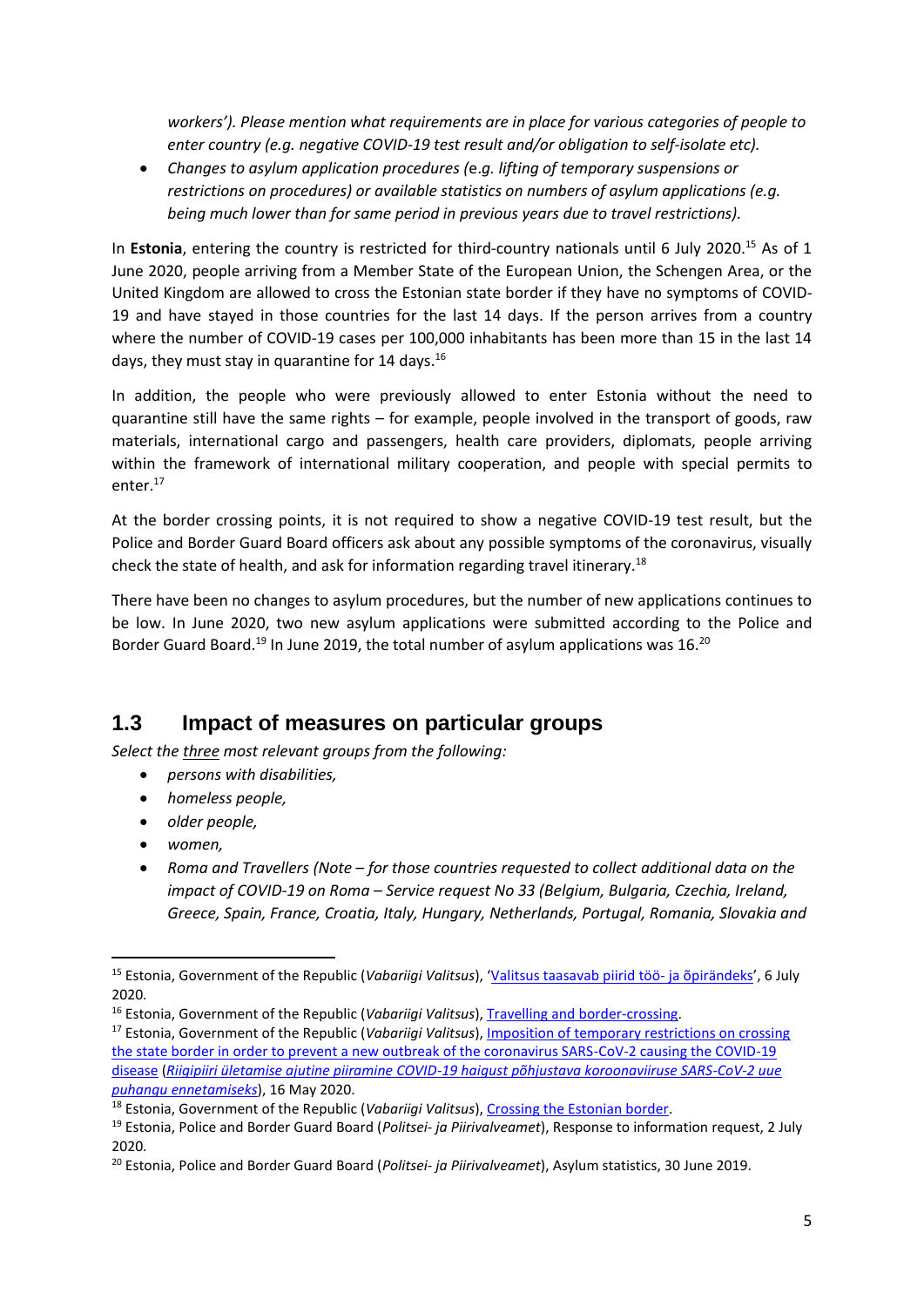*Sweden), information submitted on Roma for Bulletin 4 should not be exactly duplicated in this additional data collection; however, a summary of main points concerning the Roma can be included in your submission for this Bulletin – to ensure that, where appropriate, any major developments in your Member State concerning this group are reported in Bulletin 4. The same approach applues regarding information supplied on asylum seekers/refugees).*

- *Detainees (including measures on early release or alternatives to detention)*
- *or another group not listed that have immerged in your country as facing particular challenges - before selection, this should be discussed with FRA.*

#### **Older people**

In **Estonia**, the Health Board lifted the prohibition on visiting care homes for the elderly as of 1 June 2020.<sup>21</sup> However, each care home has the right to set its own restrictions, based on the specifics of the institution. Some care homes still apply a ban on visits, at least until 1 July 2020. Most care homes have allowed visits, but as a rule, visits must be announced in advance, wearing a mask is obligatory and every visitor must complete a health declaration. Also, care homes do not yet encourage their residents to go to leave the care home, even to go to the store. In many cases, care homes have prohibited leaving the territory of the institution.<sup>22</sup> On the state level, only the residents who have been diagnosed with COVID-19 are prohibited from leaving the care home or receiving visitors. 23

#### **Migrants**

 $\overline{a}$ 

In **Estonia**, amendments to the Aliens Act (*Välismaalaste seadus*) simplifying the expulsion of thirdcountry nationals entered into force on 7 May 2020. The amendments give the Police and Border Guard Board the right to annul the visa or the visa-free period of a third-country national if they have lost their job, due to the COVID-19 pandemic or any other reason.<sup>24</sup> Although the amendments only concern third-country nationals holding a long-stay visa for employment or those working in the country visa-free, the related news coverage about preferring Estonians in the labour market<sup>25</sup> created confusion and fear also among residence permit holders who had lost their jobs.<sup>26</sup> It is unclear how many third-country nationals had to leave Estonia due to these amendments. However, complaints about labour shortage from farmers resulted in an agreement of the coalition parties to allow the necessary foreign labour into Estonia for seasonal work as of 6 July 2020, while stricter wage and health care requirements will be established.<sup>27</sup>

<sup>21</sup> Estonia, Health Board (*Terviseamet*), '[Haiglaid ja hoolekandeasutusi võib külastada vaid erandkorras](https://www.terviseamet.ee/et/uudised/haiglaid-ja-hoolekandeasutusi-voib-kulastada-vaid-erandkorras)', 18 May 2020.

<sup>&</sup>lt;sup>22</sup> Õhtuleht (2020), '[Ettevaatus ennekõike: hooldekodud ei kiirusta külastuspiiranguid leevendama](https://www.ohtuleht.ee/1005326/ettevaatus-ennekoike-hooldekodud-ei-kiirusta-kulastuspiiranguid-leevendama)', 25 June 2020.

<sup>23</sup> Estonia, Government of the Republic (*Vabariigi Valitsus*), [Kehtivad piirangud ja nende leevendused.](https://www.kriis.ee/et/kehtivad-piirangud-ja-nende-leevendused)

<sup>&</sup>lt;sup>24</sup> Estonia, Act Amending the Assistant Police Officer Act and Other Acts (Measures Related to the Spread of the COVID-19) 170 SE (*[Abipolitseiniku seaduse ja teiste seaduste muutmise seadus \(COVID-19 haigust](https://www.riigikogu.ee/tegevus/eelnoud/eelnou/000826a5-0c93-407c-9fab-f173221748b4/Abipolitseiniku%20seaduse%20ja%20teiste%20seaduste%20muutmise%20seadus%20(COVID-19%20haigust%20p%C3%B5hjustava%20viiruse%20SARS-Cov-2%20levikuga%20seotud%20meetmed))  [põhjustava viiruse SARS-Cov-2 levikuga seotud meetmed\) 170 SE](https://www.riigikogu.ee/tegevus/eelnoud/eelnou/000826a5-0c93-407c-9fab-f173221748b4/Abipolitseiniku%20seaduse%20ja%20teiste%20seaduste%20muutmise%20seadus%20(COVID-19%20haigust%20p%C3%B5hjustava%20viiruse%20SARS-Cov-2%20levikuga%20seotud%20meetmed))*), 20 April 2020.

<sup>&</sup>lt;sup>25</sup> Delfi (2020), 'Siseministeeriumi ametnik Ruth Annus: välismaalaste seaduse muudatus kaitseb Eesti elanikke [tööjõuturul'](https://www.delfi.ee/news/paevauudised/eesti/siseministeeriumi-ametnik-ruth-annus-valismaalaste-seaduse-muudatus-kaitseb-eesti-elanikke-toojouturul?id=89787121), 7 May 2020.

<sup>26</sup> Email enquiries received by the Estonian Human Rights Centre (*Eesti Inimõiguste Keskus*) in April-June 2020.

<sup>&</sup>lt;sup>27</sup> ERR (2020), '[Koalitsiooni kokkulepe: võõrtööjõud lubatakse riiki](https://www.err.ee/1109693/koalitsiooni-kokkulepe-voortoojoud-lubatakse-riiki)', 6 July 2020.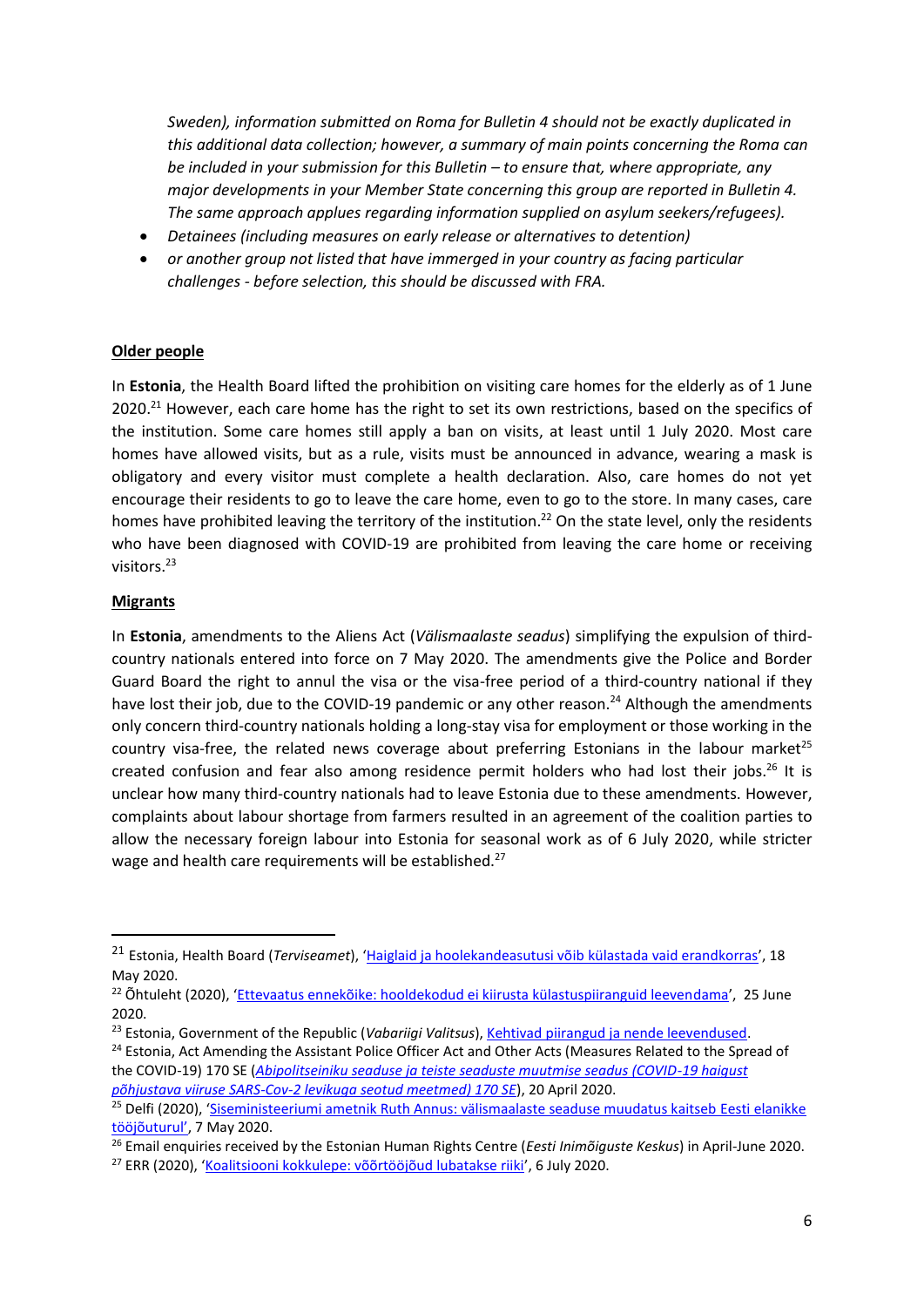# **2 Selected issues emerging during the COVID-19 crisis**

# **2.1 Xenophobic speech, acts of harassment and violent attacks**

 *In reference to Bulletin #1 where these issues were addressed, please report incidents of xenophobic speech, acts of harassment and violent attacks against specific minority groups on the grounds of race or ethnic origin during the reporting period and on any key developments since you last reported on this issue.*

In **Estonia**, there are no reports of violent attacks or acts of harassment on the grounds of race or ethnic origin related to the COVID-19 pandemic. According to the Ministry of Justice, there have been no registered hate crimes or incitement to hatred incidents related to race or nationality during the COVID-19 pandemic.<sup>28</sup>

However, examples of xenophobic speech can be found online, particularly in the articles of Uued Uudised, the media platform of the Conservative People's Party of Estonia (EKRE), and the related comments. For example, an article published on 1 June 2020 carries the headline "Barbecue party of Africans scared the people of Tallinn". The article includes a video of a group of people barbecuing in a park and the author claims that seeing a large group of black people gathering feels threatening to the locals. In the comment section, one commentator calls people to contact the anti-immigrant group "Soldiers of Odin" whenever this kind of events take place.<sup>29</sup>

Another earlier incident, which generated xenophobic comments, concerned the spread of COVID-19 in a dormitory of the University of Tartu. The media platform Uued Uudised published a news piece stressing that the involved students were foreigners, and claiming that foreigners are a risk group since they do not care about the restrictions. The related comments also included xenophobic speech. 30

# **2.2 Infringement of privacy and/or data protection rights**

 *In reference to Bulletin # 1 and Bulletin #2 where these issues were addressed, please describe instances of infringement of privacy and/or data protection rights related to the pandemic during the reporting period and on any key developments since you last reported on this issue.*

In **Estonia**, the Data Protection Inspectorate (*Andmekaitse Inspektsioon*) has received complaints drawing attention to the disclosure of personal data in the media during the pandemic. In one case, a newspaper had published photos of cars in a COVID-19 testing tent so that the people in the cars were clearly visible and recognisable. Photos were removed after the Data Protection Inspectorate's intervention. In another case, concern was expressed that information about the spread of COVID-19 in care homes was provided in such detail in the media that it allowed to draw conclusions about the infection of care home staff.<sup>31</sup> The Health Board asked the Data Protection Inspectorate to clarify whether it is allowed to share with the media the number of people diagnosed with COVID-19 in

**<sup>.</sup>** <sup>28</sup> Estonia, Ministry of Justice (*Justiitsministeerium*), Response to information request, 1 July 2020.

<sup>&</sup>lt;sup>29</sup> Uued Uudised (2020), 'VIDEO: Aafriklaste suur grillipidu hirmutas tallinlasi ja see paneb mõtlema turvalisuse [kadumisele](https://uueduudised.ee/arvamus/lugeja-kirjutab/aafriklaste-suur-grillipidu-hirmutas-tallinlasi-ja-see-paneb-motlema-turvalisuse-kadumisele/)', 1 June 2020.

<sup>&</sup>lt;sup>30</sup> Uued Uudised (2020), '[Tartus koroonaviiruse koldeks saanud ühiselamus elavad väidetavalt välistudengid](https://uueduudised.ee/uudis/eesti/tartus-koroonaviiruse-koldeks-saanud-uhiselamus-elavad-vaidetavalt-valistudengid/)', 19 April 2020.

<sup>31</sup> Estonia, Data Protection Inspectorate (*Andmekaitse Inspektsioon*), Response to information request, 1 July 2020.